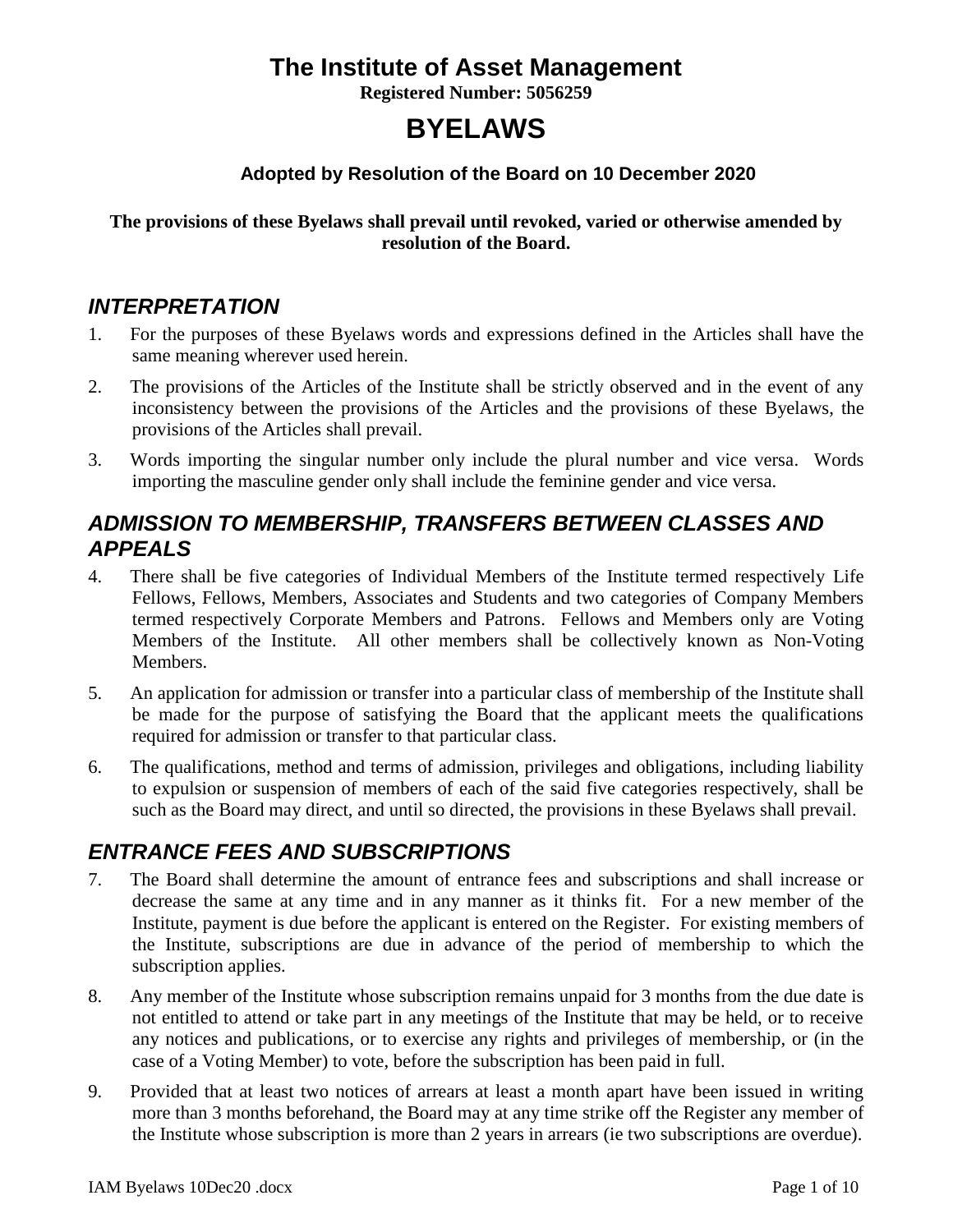- 10. The Board may, in its absolute discretion, and subject to such conditions (including as to payment of the appropriate fees or subscriptions, arrears of subscriptions, or other sums due) as they think fit, re-admit to the appropriate class of membership of the Institute any person whose membership has been terminated by virtue of previous arrears.
- 11. The rights of a member of the Institute who is struck off the register in accordance with Article 2.3 shall cease, without prejudice to his or her liability for arrears of subscriptions and fees due at the date of striking off.
- 12. Provided they have paid at least 10 years consecutive annual subscriptions to the Institute, members of the Institute who retire from relevant business by reason of age, ill-health or redundancy, or who are on a career break, are entitled, on written notification of such event to the Institute, to retain their membership of the Institute at half the subscription rate laid down from time to time in respect of the relevant class of membership.
- 13. The Board may in any case where, after proper enquiry it decides at its discretion so to do, reduce or remit the subscriptions or any arrears thereof, or any portion thereof, due and payable by any member of the Institute.
- 14. The Board may refuse to continue to receive the subscriptions of any member who shall (in the opinion of the Board) have wilfully acted in contravention of the Code of Conduct or the Articles or the Byelaws, or any lawful rules or regulations or decisions of the Board, and may, subject to the procedure contained in the Byelaws, remove the name of such member from the register of members, and such person shall thereupon cease to be a member of the Institute.

### *RESIGNATION FROM MEMBERSHIP*

15. A member of the Institute wishing to resign from the Institute must signify such intention by notice in writing to the Office, but shall be liable to pay all outstanding dues and subscriptions in full.

### *NON-VOTING MEMBERS*

- 16. Associates, Students, Patrons and Corporate Members shall not:
	- a. Be eligible to vote at Annual or Extraordinary General Meetings; or
	- b. Be treated as a member for the purposes of winding up the Institute.

# *RIGHTS AND OBLIGATIONS OF MEMBERS OF THE INSTITUTE*

- 17. All Voting and Non-Voting Members of the Institute shall be bound by the Memorandum and Articles of Association of the Institute, as amended from time to time by the Institute, the Byelaws and any Code of Professional Conduct issued by the Board.
- 18. All Voting and Non-Voting Members of the Institute shall (without fee or reward of any kind) use their best endeavours to promote the objects and welfare of the Profession and the Institute.
- 19. The rights and privileges of all Voting and Non-Voting Members of the Institute shall be personal to themselves and shall not be transferable or transmissible by their own act, or by operation of law. Such rights and privileges shall cease upon death or upon ceasing to be a Member of the Institute for any reason.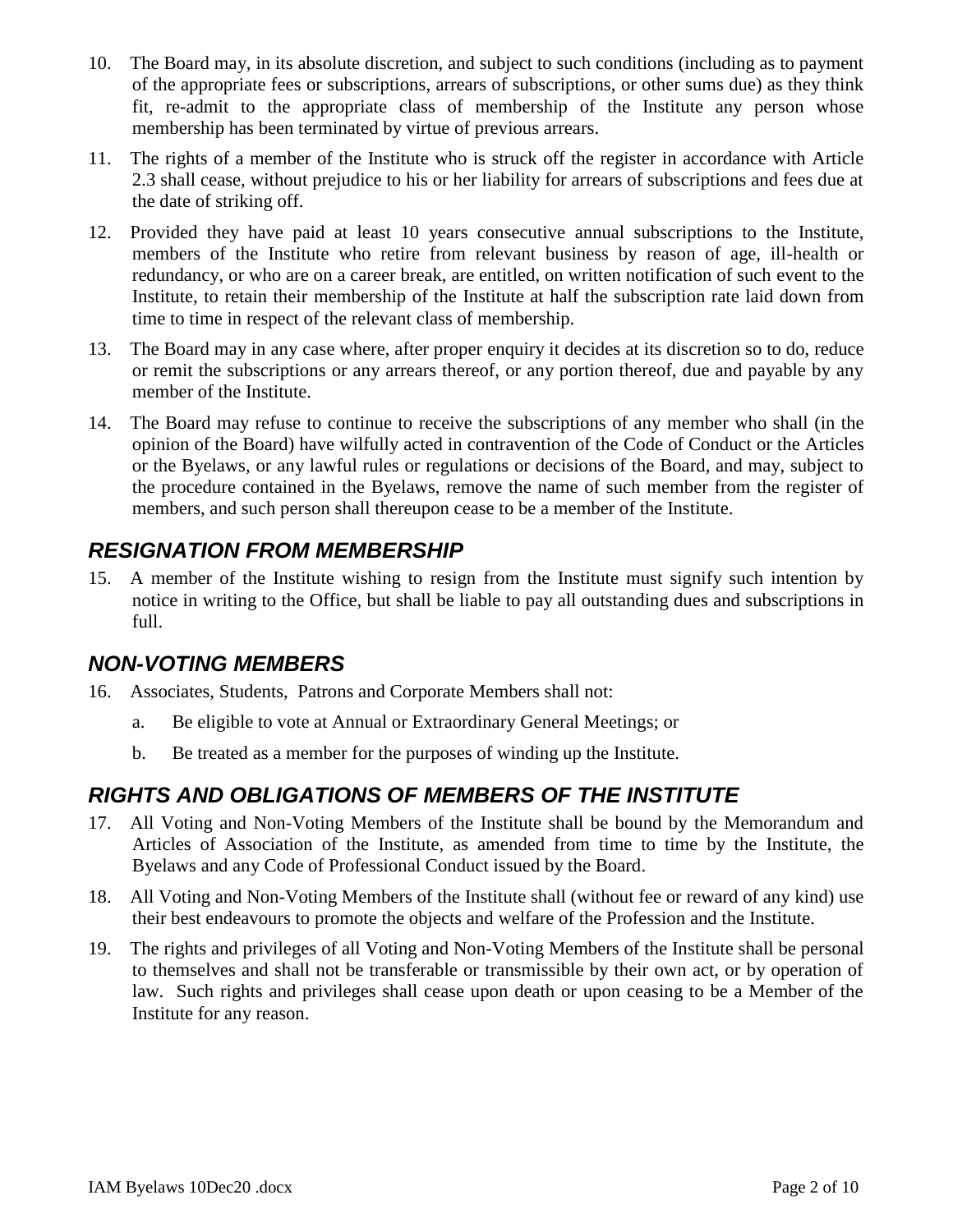### *DESIGNATIONS*

- 20. Life Fellows, Fellows, Members respectively shall be styled "Life Fellows / Fellows / Members of the Institute of Asset Management" (as the case may be) and shall be entitled to use the following post-nominal designations:
	- a. An Life Fellow shall be entitled to the exclusive use after his name of the designation 'Life FIAM';
	- b. A Fellow of the designation 'FIAM'; and
	- c. A Member of the designation 'MIAM'.
- 21. Associates, Students and Affiliates shall not be entitled to use any such designations after their names.

# *QUALIFICATIONS AND EXAMINATIONS*

### **Life Fellows:**

22. Life Fellows are appointed by the Board from among those members of the Institute, who in the opinion of the Board have rendered outstanding or exceptional services to the Profession or the Institute and are deemed by the Board worthy of such admission.

#### **Fellows:**

- 23. The grade of Fellow recognises unusual distinction in the profession and shall be conferred only by invitation of the Board upon a person of outstanding and extraordinary qualifications and experience in the Profession, and who has made important individual contributions to the Profession and/or the Institute.
- 24. The candidate for fellowship shall hold Member grade at the time the nomination is submitted. Normally, the candidate shall have been a Member for a period of five years or more preceding the year of election; however, the five-year membership requirement may be waived for a candidate who has been engaged in professional practice (as needed to qualify for Member grade) where, in the judgment of the Board, it was difficult to become a Member previously.

#### **Members:**

25. The grade of Member is limited to those who have satisfied specified educational requirements and/or who have demonstrated professional experience and competence in the Profession. For admission or transfer to the grade of Member, a candidate shall be able to satisfy the Institute's currently published requirements.

#### **Associates:**

- 26. The grade of Associate is intended for applicants who do not presently meet the qualifications for full Member grade (ie MIAM), but who would benefit from membership and participation in the Institute whilst progressing towards the qualifications for Member grade. It is also open to those who simply have an interest in Asset Management and/or wish to benefit from member discounts.
- 27. There are no requirements for entry other than a willingness to obey the Code of Conduct and other IAM procedural requirements; however, many are likely to be already a member of another professional body.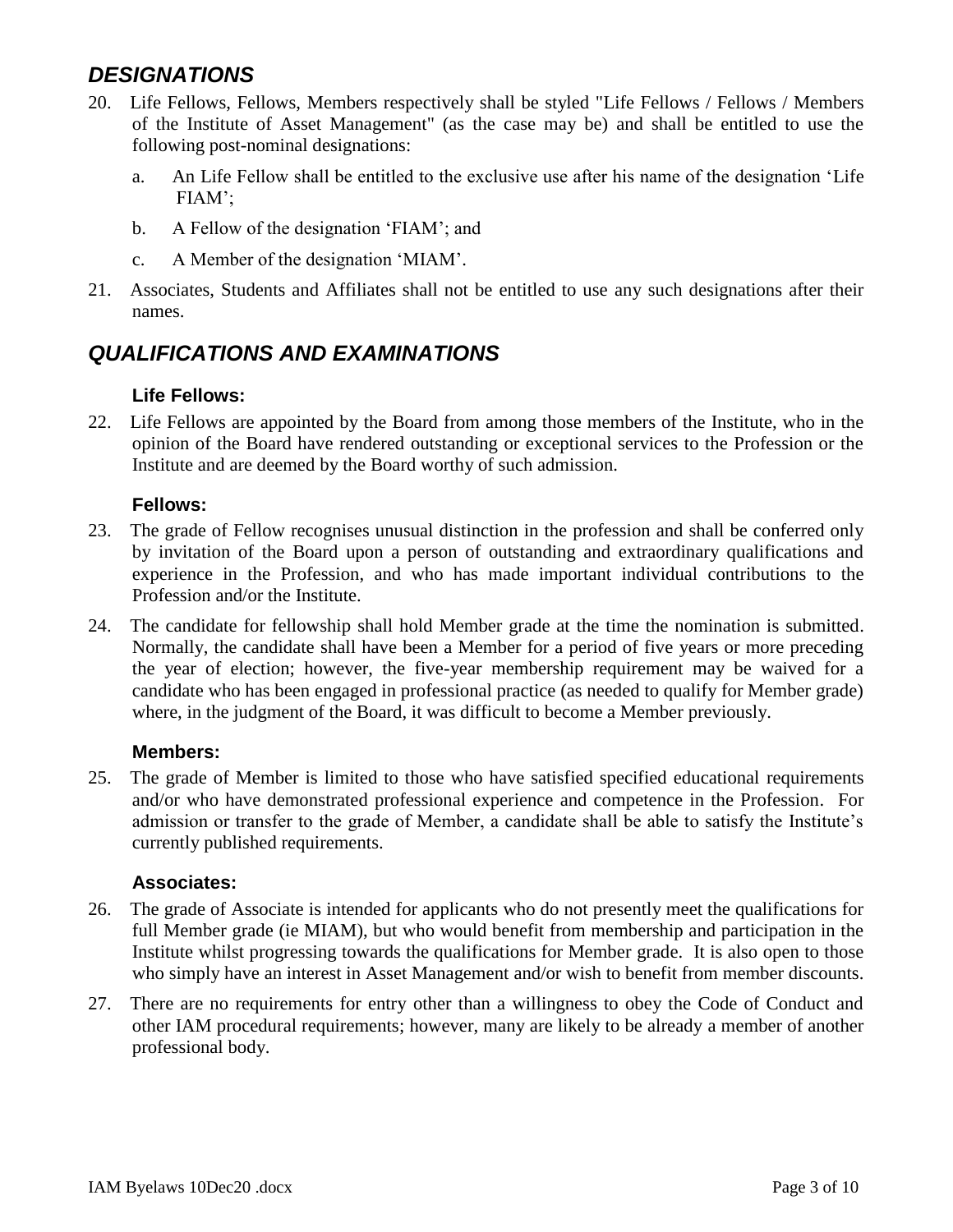#### **Students:**

- 28. The grade of Student is designed for applicants who do not presently meet the qualifications for Member grade, but who would benefit from membership and participation in the Institute, whilst progressing through continuing education and work experience, towards the qualifications for Member grade.
- 29. A person being less than 30 years of age who desires to become a full Member of the Institute in due course and is undertaking a recognised course of study to do so is entitled to join the Institute as a Student at a reduced subscription during this time.

# *PROFESSIONAL CONDUCT*

- 30. All Voting and Non-Voting Members shall at all times uphold the dignity and reputation of their profession and safeguard the public interest in matters of health and safety and otherwise. They shall exercise their professional skill and judgment to the best of their ability and discharge their professional responsibilities with integrity.
- 31. Persons in any category of membership shall uphold the dignity and reputation of the Institute and act with fairness and integrity towards everyone with whom their work is connected and towards other members.
- 32. For the purposes of satisfying these requirements, the Board may at its discretion from time to time issue a Code of Professional Conduct for the observance of members of the Institute or make rules to be observed by members in any category with regard to their conduct, and may publish directions or pronouncements as to the specific conduct which is to be regarded as proper or improper. No such rule, variation or rescission shall be in any way repugnant to the Articles or the Byelaws for the time being.
- 33. The Board shall have the sole right to deal with and decide all questions of conduct, to hold all enquiries into the conduct of members of the Institute and make decisions in regard thereto. The Board shall have the sole power to call for and accept the resignation of or to expel any member of the Institute on any ground or to take such other disciplinary action as they may consider appropriate.

# *CERTIFICATES OF MEMBERSHIP*

- 34. The Board on behalf of the Institute shall issue to members on request a certificate of membership showing the class to which such member belongs. A fee to cover these costs may be charged by the Institute and every such certificate shall remain the property of, and shall on demand be returned to, the Institute. The Office shall be authorised to sign and issue membership certificates to such persons as the Board shall from time to time direct.
- 35. In the event that any certificate of membership be lost or destroyed, the member concerned shall within seven Clear Days' discovery of such loss or damage issue notice in writing to the Institute of such loss or damage and by that notice request a duplicate certificate be issued to him, provided always that the member concerned undertakes to indemnify the Institute against all claims and expenses which may be made against, or incurred by, the Institute as a consequence of complying with this request.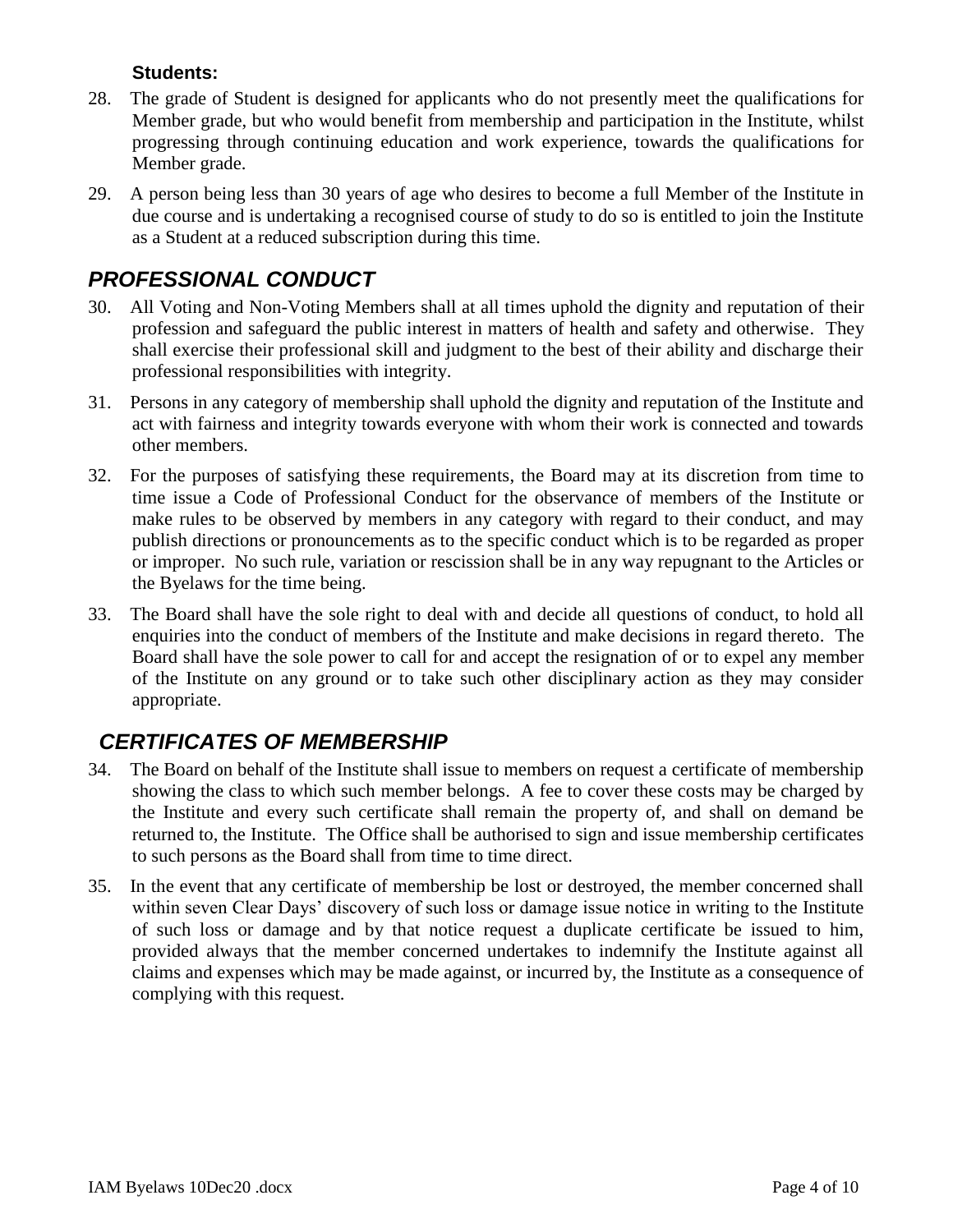# *SESSIONS AND TECHNICAL MEETINGS*

- 36. The Sessions of the Institute shall begin on the 1st September each year.
- 37. Proceedings at Technical Meetings shall be governed by such regulations as the Council may make from time to time.

### **COPYRIGHT**

- 38. Every paper or communication presented to the Institute and accepted for reading or for publication in full or in abstract and the transcript of any address given to and every paper read before the Institute or any Section (together with a report of the discussion thereon where arrangements have been made to record such discussion) and the copyright thereof is the property of the Institute.
- 39. The Board, in such cases as they think fit, shall have power to release or surrender the rights of the Institute in respect of any such material or the copyright thereof.
- 40. The right of publishing all such material and any reports of the proceedings and discussions at meetings of the Institute or of the Sections shall be reserved to the Board who may, as they think fit, give their consent to publication in approved cases.

### *COUNCIL*

#### **Powers of the Council**

- 41. The Council shall have the following powers:
	- a. The right to be consulted and kept informed by the Board at meetings of the Council on:
		- i. the Institute's business plans;
		- ii. the progress towards the attainment of any object set forth in those plans;
		- iii. significant developments or anticipated developments regarding the affairs of the Institute;
		- iv. the manner in which the Board took cognisance of any matter referred to it in accordance with Article 12.2(d).
	- b. The right to refer any resolution of the Council to the Board (which the Board may take cognisance of under Article 12.2).
- 42. The Council may establish and delegate any of their work to one or more Committees, which may be temporary or 'standing'. Such Committees are to have Terms of Reference approved by Council. Such Committees are to include at least one current member of the Council, who need not be the Chairperson.
- 43. For the avoidance of doubt no decision, resolution or direction of the Council or its Committees will have any binding effect on the Institute whatsoever and (without prejudice to the powers of any Director of the Institute who is also a member of the Council) neither the Council nor any individual member of it will have any authority to commit the Institute to any binding obligations with any third party and members of the Council shall not be, nor be deemed to be, directors or members of the Board.
- 44. All proceedings of the Council and their relations to and connections with the Board shall be regulated by Byelaws.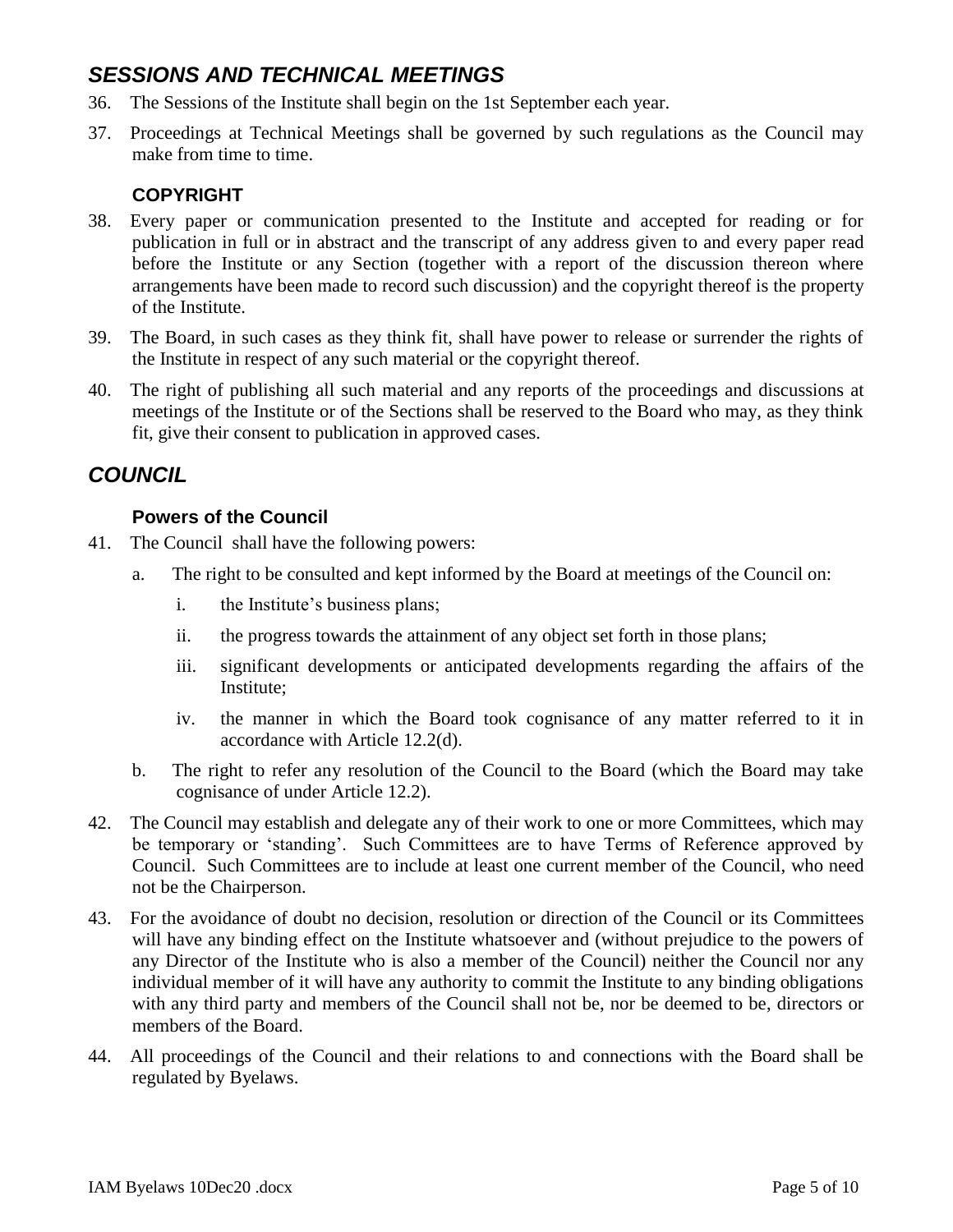#### **Membership of the Council**

- 45. The Council shall comprise members from the various classes of Institute membership as follows:
	- a. A representative number of delegates for the Patrons appointed by the Patrons Group being no less than three and no more than six as the Board shall decide before each election, such delegates represent their whole class of Patrons rather than their own company;
	- b. A representative number of delegates for the Corporate Members chosen from representative sectors of business, such delegates represent their whole class of Members rather than their own company;
	- c. A representative number of Voting Members elected from all Voting Members being no less than three and no more than ten as the Board shall decide before each election.
- 46. The number of members of Council shall not be less than 10 nor more than 25 (including those co-opted but not including ex officio representatives of Chapters and Board).
- 47. A member of the Council shall hold office for two years or such lesser term as determined at the time of his appointment or election, and shall be eligible for re-election.
- 48. On the recommendation of the Council or otherwise, the Board may co-opt a person who is willing to act to be a member of the Council to fill a vacancy howsoever arising or as an additional member, provided that the appointment does not cause the number of members to exceed the maximum number. A member of the Council so appointed shall hold office only until the conclusion or adjournment of the next succeeding Annual General Meeting.
- 49. The Council shall have the power to recommend to Board to co-opt at any time it chooses to do so:
	- a. One or more of the three most recent Past Presidents; and
	- b. Not more than five additional members of Council (normally the number co-opted under this clause shall not be more than 10% approximately of the number of elected members of Council).

A member of the Council so co-opted shall hold office only until the conclusion or adjournment of the next succeeding Annual General Meeting and shall not vote at Council meetings.

- 50. Members of the Board are entitled to attend ex officio but will not vote (see clause 67); and the Chair of the Council shall be the President (or a deputy from the Board).
- 51. Board may co-opt representatives of established Chapters or other Sections and there shall be as much continuity as possible of these persons, to assist the business of Council.
- 52. Current Chairpersons of Sections, Country Vice-Presidents and representatives of affiliated associations may attend, but not vote, at Council meetings.
- 53. The Council may request and arrange the attendance of such members of the Institute's Committees and Projects or other officials or members of the Institute or representatives of affiliated associations as and when deemed appropriate.
- 54. The members of Council may be paid all reasonable travelling, hotel, and other expenses properly incurred by them in connection with their attendance at meetings of the Council or otherwise in connection with the discharge of their duties as laid down in the rules for this purpose established or amended by the Board from time to time but shall otherwise be paid no remuneration.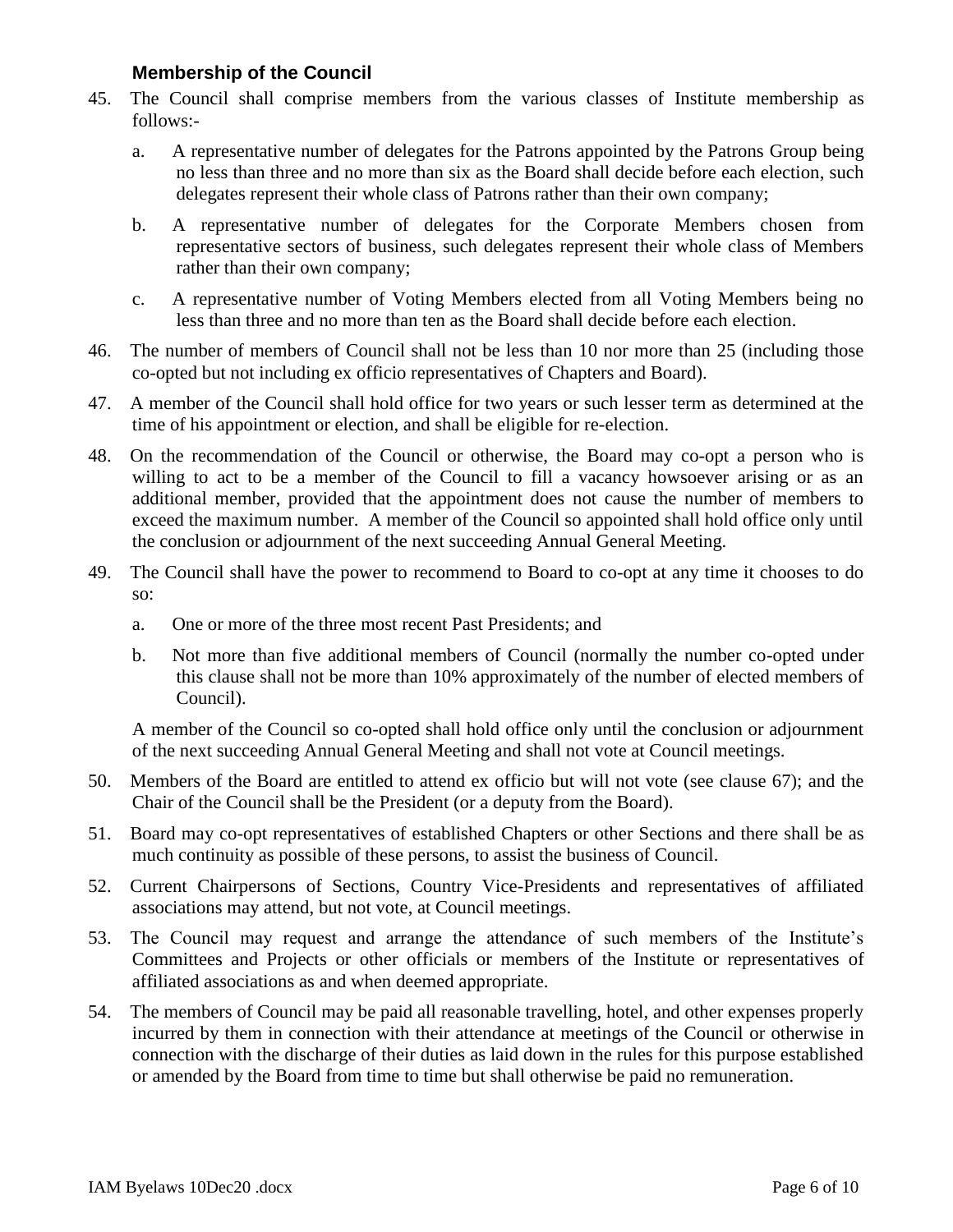### **Elections to Council**

- 55. The election of the members of the Council to fill the places of those retiring at the annual general meeting shall be conducted as follows.
	- a. The Board shall, not less than two months before the proposed date of the Annual General Meeting, send to every Voting Member of the Institute a list of the persons recommended by the Council as suitable for election or re-election as members of the Council and an invitation to stand for election.
	- b. In nominating candidates to fill vacancies in the membership of the Council, the Board may nominate more candidates than there will be vacancies.
	- c. Any Voting Member of the Institute may nominate themselves for election or re-election to fill any vacancy in accordance with the provisions of these Byelaws and must state their consent to accept office if elected.
	- d. The Nomination Form properly completed and signed must be received by the Board within the time specified on the Nomination Form. The Board shall add the names of such nominees to those they have recommended and arrange for the complete list, of those who consent to accept office if elected, to be published to Voting Members together with their photographs and candidate statements.
	- e. The Board shall make convenient arrangements for every Voting Member of the Institute to vote (electronic or ballot) and shall have the final decision in all matters relating to or arising out of such ballot.
	- f. At the Annual General Meeting following the election the names of those successful as a result of the vote shall be announced and the President or Chair of the AGM shall formally declare them to be duly elected / re-elected as members of the Council.

#### **Retirement and Removal from Council**

- 56. One half (or the number nearest to one half) of the members of the various classes of members of the Council shall retire each year at the Annual General Meeting but shall (subject as hereinafter appears in this Article) be eligible for re-election to the Council. Each such retiring member of the Council shall be deemed to hold office until the dissolution or adjournment of the Annual General Meeting at which a successor is elected or it is determined not to fill the vacancy.
- 57. A member of the Council who has been elected or re-elected to serve as such on four successive occasions shall not be eligible for election or re-election or for further service as a member of the Council for two calendar years after the date of completion of such continuous service unless by resolution of the Board in response to a specific recommendation by the Council.
- 58. The members of the Council to retire shall be those who have been longest in office since their last election, re-election or appointment. As between members of the Council of equal seniority, those to retire shall, in the absence of agreement, be selected from among them by lot. The length of time a member of the Council has been in office shall be computed from the date of the member's last election, re-election or co-option.
- 59. Notwithstanding anything contained in the provisions above, if, at any general meeting at which an election of members of the Council or other officers ought to take place, the places of the retiring members of the Council, or some of them, are not filled up, the Board may decide that the retiring members of the Council, or such of them as have not had their places filled up and are willing to act, shall be deemed to have been re-elected, unless it shall be determined at such Meeting to reduce the number of members of the Council or as regards any particular member a resolution for re-election has been proposed and not carried.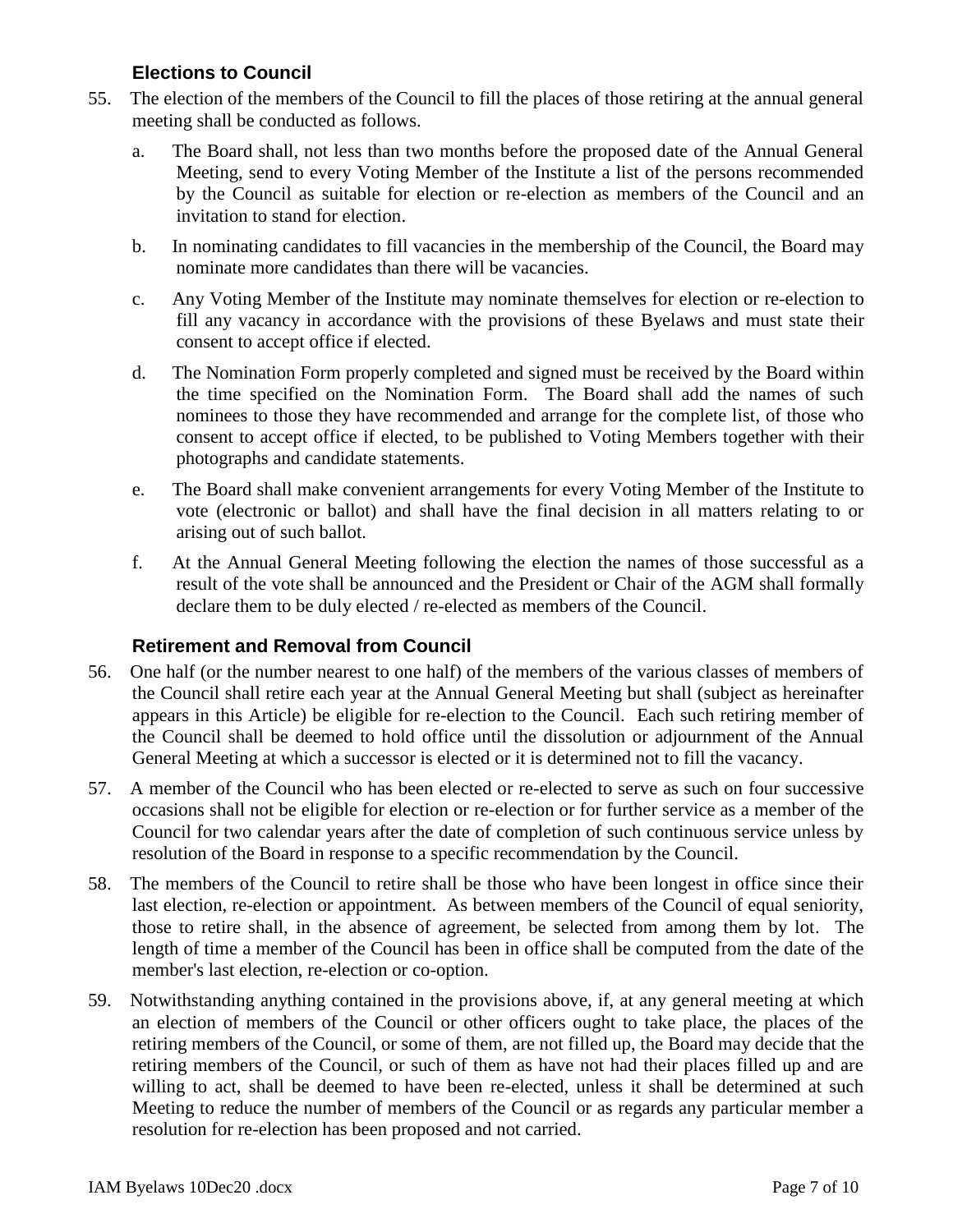- 60. The Institute may by resolution of the Board remove any member of the Council before the expiration of that member's period of office.
- 61. Persons shall cease to be a member of the Council if:
	- a. S/He resigns his office by written notice to the Office; or
	- b. S/He, or the company of which s/he is the duly authorised representative, resigns from the IAM by notice in writing to the Office; or
	- c. S/He shall have been absent for more than two consecutive meetings of Council held during that period and the Council recommend to the Board that her/his office be vacated;
	- d. S/He becomes prohibited by law from being a Director of a Company; or
	- e. S/He becomes bankrupt or makes any arrangement or composition with his creditors generally or is the representative of a Corporate Member which enters into liquidation, creditors voluntary arrangement, receivership or becomes unable to pay its debts as they fall due; or
	- f. S/He becomes of unsound mind; or
	- g. Her/his membership of the Institute ceases for another valid reason.

#### **Proceedings of the Council**

- 62. The Council shall normally be expected to assemble during each Session no less often than four and no more than six times.
- 63. The quorum for any meeting of the Council shall be those members present at the time the meeting proceeds to business.
- 64. The Board shall cause minutes to be made and kept of the debates and resolutions of the Council including all relevant papers submitted to meetings.
- 65. The President shall be the chair of the Council. In the absence of the President or Deputy President at any meeting, or if they are unwilling to act as chair, then the meeting shall elect its own chair.
- 66. The Secretary shall be secretary to the Council and shall make suitable arrangements for a deputy in the event of her/his being unable to attend a meeting;
- 67. Wherever possible the Council shall seek consensus but otherwise questions arising at a meeting shall be decided by a majority of votes. In the case of an equality of votes the President or the Chair of the meeting shall have a second or casting vote.
- 68. By requisition in writing from not fewer than three members of the Council, the Secretary shall call a meeting of the Council giving not less than 21 days' notice; the object of such a meeting shall be stated in the requisition and notice.
- 69. The President may convene a meeting of the Council at any time on their own authority.

### *SECTIONS*

- 70. Sections may be created either for the benefit of territorial groupings of members (known as Local Sections) or for the benefit of a particular branch; or for other sectional interest. The titles of such Sections shall be decided by the Council (and need not include the term 'Section') but the default term for Local Sections shall be 'Chapter'.
- 71. The Terms of Reference for Sections shall be considered an Annex to these Byelaws. Sections other than Local Sections need not be governed by the following clauses.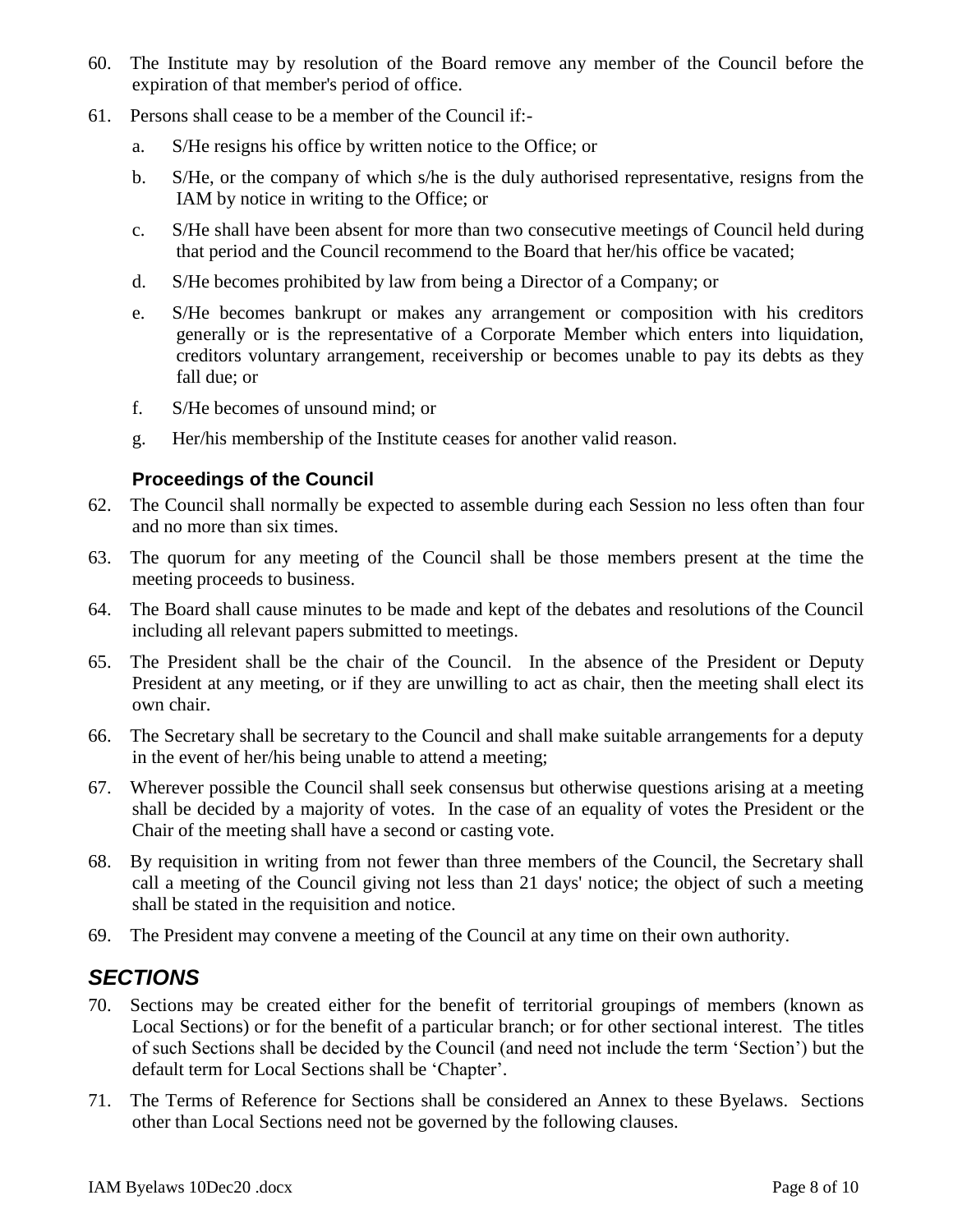### **Local Sections (Chapters, Groups or Networks)**

- 72. Board shall consult the Council regarding the formation or dissolution of a Local Section but once a Local Section has been established it shall govern the formation and dissolution of its Branches.
- 73. Membership of a Local Section is to consist only of those persons who are already admitted to membership of the Institute and have expressed their desire to become members of such Local Section.
- 74. The affairs of each Local Section are to be managed by a Local Committee consisting of a Chair, Vice-Chair, Honorary Secretary and, if necessary, an Honorary Treasurer, and between 3 and 5 other local members, not being Students.
- 75. The Honorary Secretary and any Honorary Treasurer of a Local Section are appointed by its Local Committee and need not be members of the Institute.
- 76. The officers and Local Committee are to be elected, in accordance with Byelaws to be made by that Local Section.
- 77. Each member of a Local Section must pay to it any local subscription prescribed from time to time by its Local Committee, in addition to the annual subscription payable to the Institute by every member of the Institute.
- 78. Each Local Section is responsible for agreeing its Business Plan with the Office and/or the Board as prescribed from time to time.
- 79. The Honorary Secretary must keep a record of the proceedings at all meetings of the Local Section.
- 80. The Local Committee is the proper authority for acceptance of papers, communications or addresses to be read or given at meetings of such Local Section (and its Branches).
- 81. Every paper or communication presented to a Section and accepted for reading or for publication in full or in abstract and the transcript of any address given to and every paper read before any Section (together with a report of the discussion thereon where arrangements have been made to record such discussion) and the copyright thereof is the property of the Institute.
- 82. The Institute has the prior right of publication of such material. As soon as practicable after such Local Section meeting, the Local Committee must submit the material to the Institute in such form as the Board may decide with a view to publication or otherwise. If the Institute does not exercise its right within 3 months of submission in that form, the author may publish such material instead.
- 83. Such material must not be published elsewhere except with prior approval from the Board.
- 84. Dates of meetings of a Local Section are to be fixed by the Local Committee and announced at the beginning of the Session or at some other convenient time.
- 85. Each Local Section may prescribe and amend its own Byelaws, in each case subject to prior approval by the Board.
- 86. Each Local Section must furnish to the Board annually a statement of its income and expenditure made up to December  $31<sup>st</sup>$  each year and signed by two members of the Committee, together the copies of all minutes of their AGM, Committee or other formal meetings and of all documents printed or issued under the authority of the Committee for inclusion in the records of the Institute.